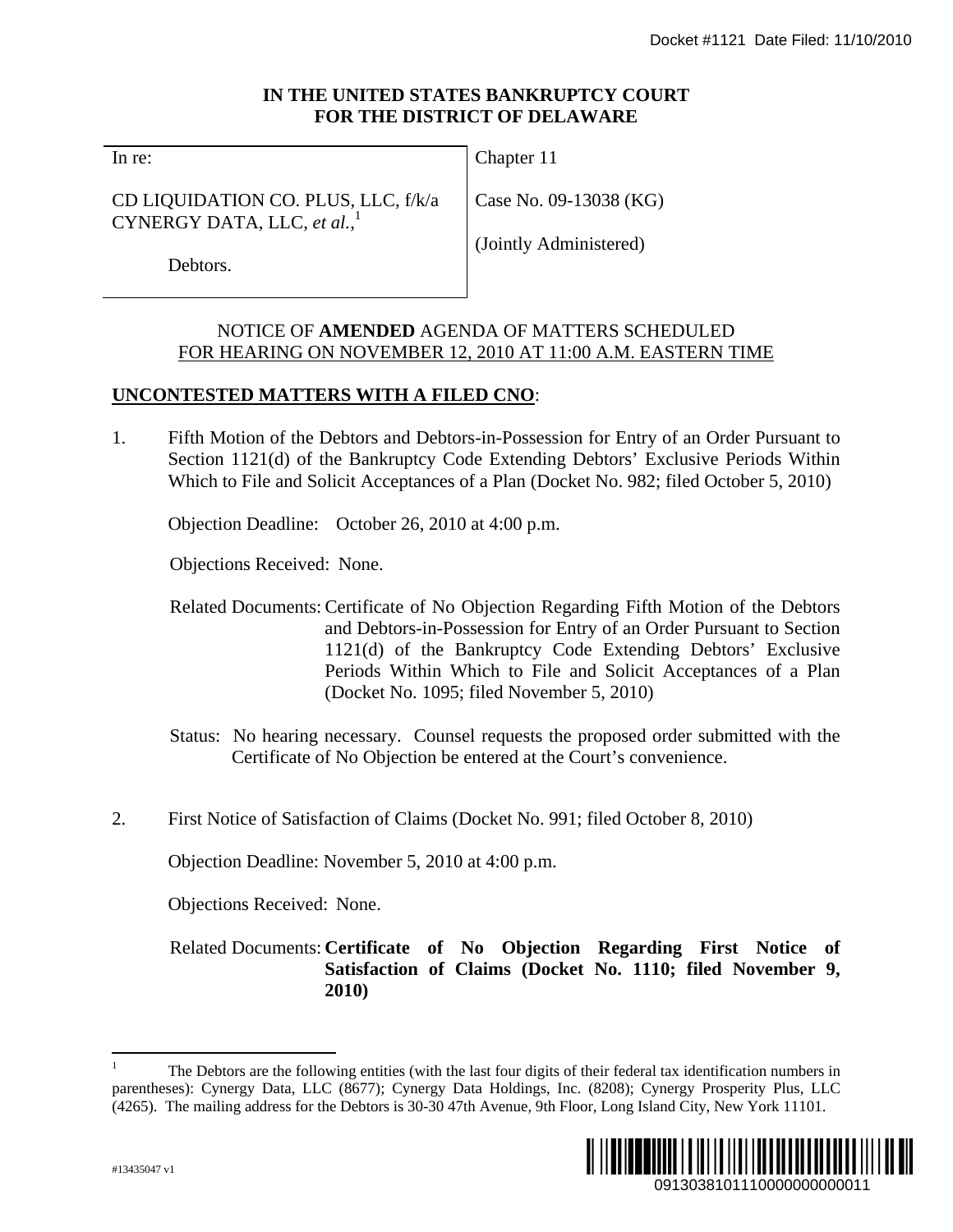Status: **This matter has been resolved. A Certificate of No Objection has been filed and the claims register has been updated to mark the claims satisfied. No further action is required by the Court with respect to this matter.** 

#### **STATUS CONFERENCE**

3. Motion for Entry of an Order, Pursuant to Sections 105(a) and 365 of the Bankruptcy Code, Approving Stipulation in Partial Satisfaction of the Objections by Pivotal Payments Inc. to the Debtors' Cure Notice (Docket No. 980; filed October 4, 2010)

Objection Deadline: October 14, 2010 at 4:00 p.m. (extended to October 18, 2010 for Michael Mora, counsel to the Federal Trade Commission)

Objections Received:

- a. Natrascience, LLC's Objection to Motion for Entry of an Order Pursuant to Sections 105(a) and 365 of the Bankruptcy Code, Approving Stipulation in Partial Satisfaction of the Objections by Pivotal Payments Inc. to the Debtors' Cure Notice (Docket No. 1004; filed October 14, 2010)
- b. Limited Objection of Federal Trade Commission to Debtors' Motion for Entry of Order, Pursuant to Sections 105(a) and 365 of Bankruptcy Code, Approving Stipulation in Partial Satisfaction of Objections by Pivotal Payments, Inc. to Debtors' Cure Notice (Docket No. 1022; filed October 18, 2010)
- c. Notice of Partial Withdrawal of Objection of Pivotal Payments, Inc. to the Notice of Debtors' Intent to Assume and Assign Certain Unexpired Leases and Executory Contracts and Setting Forth the Cure Amounts (Docket No. 1036; filed October 19, 2010)
- d. Objection of Diamond J. Media, Inc. to Motion for Entry of Order, Pursuant to Sections 105(a) and 365 of the Bankruptcy Code, Approving Stipulation in Partial Satisfaction of the Objections by Pivotal Payments Inc. to the Debtors' Cure Notice (Docket No. 1042; filed October 20, 2010)

- a. Response of Pivotal Payments Inc. to the Objection of Natrascience, LLC to Motion for Entry of an Order Pursuant to Sections 105(a) and 365 of the Bankruptcy Code Approving Stipulation and Partial Satisfaction of the Objections by Pivotal Payments, Inc. to the Debtor 's Cure Notice (Docket No. 1020; filed October 18, 2010)
- b. Declaration of Marianne Tawa in Support of the Response of Pivotal Payments Inc. to the Objection of Natrascience, LLC to Motion for Entry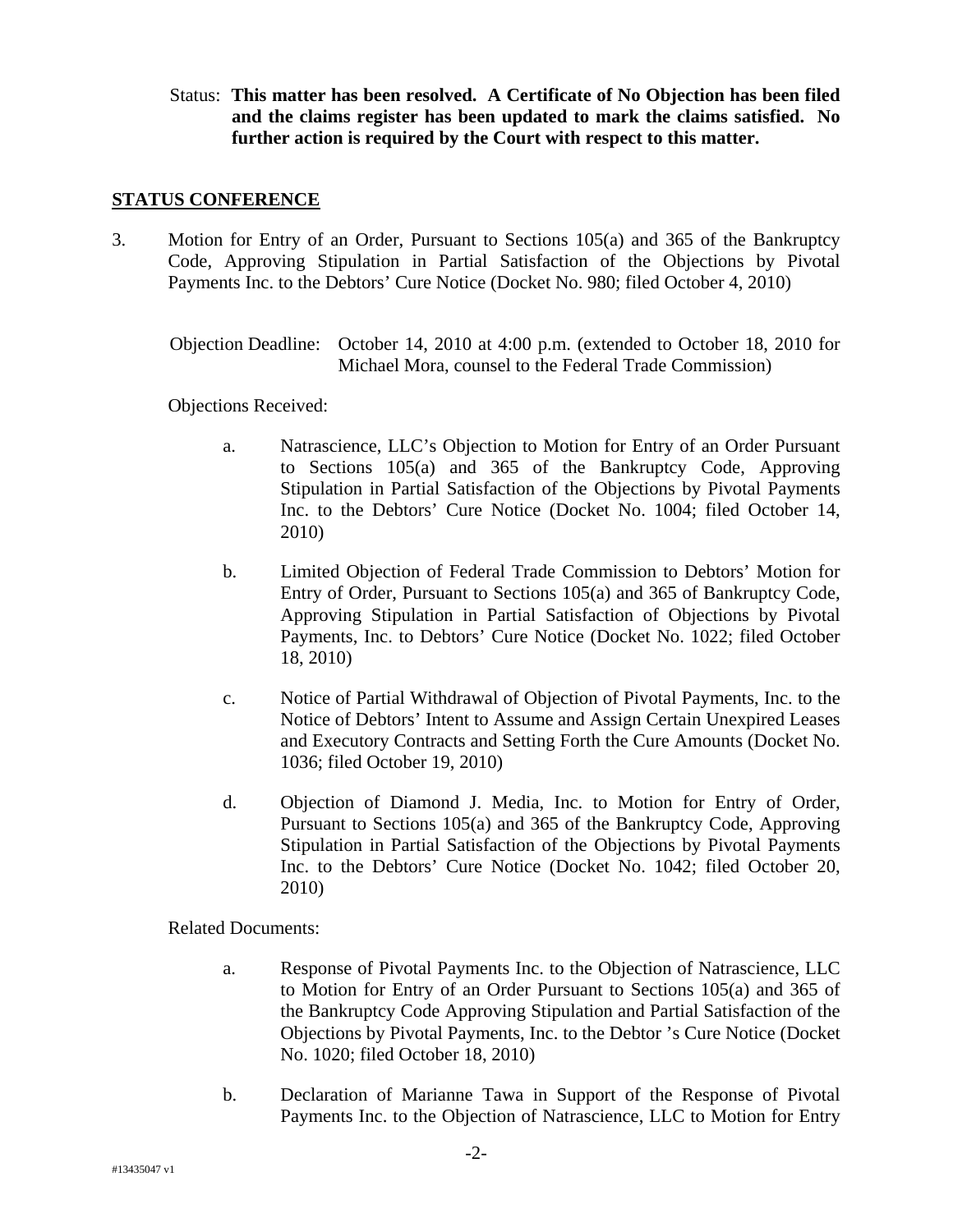of an Order Pursuant to Sections 105(a) and 365 of the Bankruptcy Code Approving Stipulation and Partial Satisfaction of the Objections by Pivotal Payments, Inc. to the Debtor's Cure Notice (Docket No. 1021; filed October 18, 2010)

- c. Certification of Counsel Regarding Order Approving, Pursuant to Sections 105(a) and 365 of the Bankruptcy Code, Approving Stipulation in Partial Satisfaction of the Objections by Pivotal Payments Inc. to the Debtors' Cure Notice (Docket No. 1051; filed October 22, 2010)
- d. Signed Order Approving, Pursuant to Sections 105(a) and 365 of the Bankruptcy Code, Approving Stipulation in Partial Satisfaction of the Objections by Pivotal Payments Inc. to the Debtors' Cure Notice (Docket No. 1053; entered October 22, 2010)

Status: This matter is going forward as a status conference only.

## **CONTESTED MATTER:**

4. Fourth Omnibus (Substantive) Objection of the Debtors to Claims Pursuant to 11 U.S.C. § 502(b), Fed. R. Bankr. P. 3003 and 3007 and Local Rule 3007-1 (Docket No. 988; filed October 8, 2010)

Objection Deadline: November 5, 2010 at 4:00 p.m. (extended to November 9, 2010 for (i) WorldVentures Marketing, LLC, (ii) Total Mobile Control LLC, (iii) Natural Body Scapes LLC, and (iv) Eden Cosmetics LLC)

#### **Informal Responses Received:**

- **a. Informal response by total Mobile Control LLC.**
- **b. Informal response by Natural Body Scapes LLC.**
- **c. Informal response by Eden Cosmetics LLC.**
- Objections Received: **Response of Worldventures Marketing, Inc. to Debtor's Fourth Omnibus (Substantive) Objection to Claims (Docket No. 1109; filed November 9, 2010)**
- Related Document: Notice of Submission of Copies of Proofs of Claim for Fourth and five Omnibus (Substantive) Objection of the Debtors to Claims Pursuant to 11 U.S.C. § 502(B), Fed. R. Bankr. P. 3003 and 3007 and Local Rule 3007-1 (Docket No. 1055; filed October 28, 2010)

Status: This matter is going forward.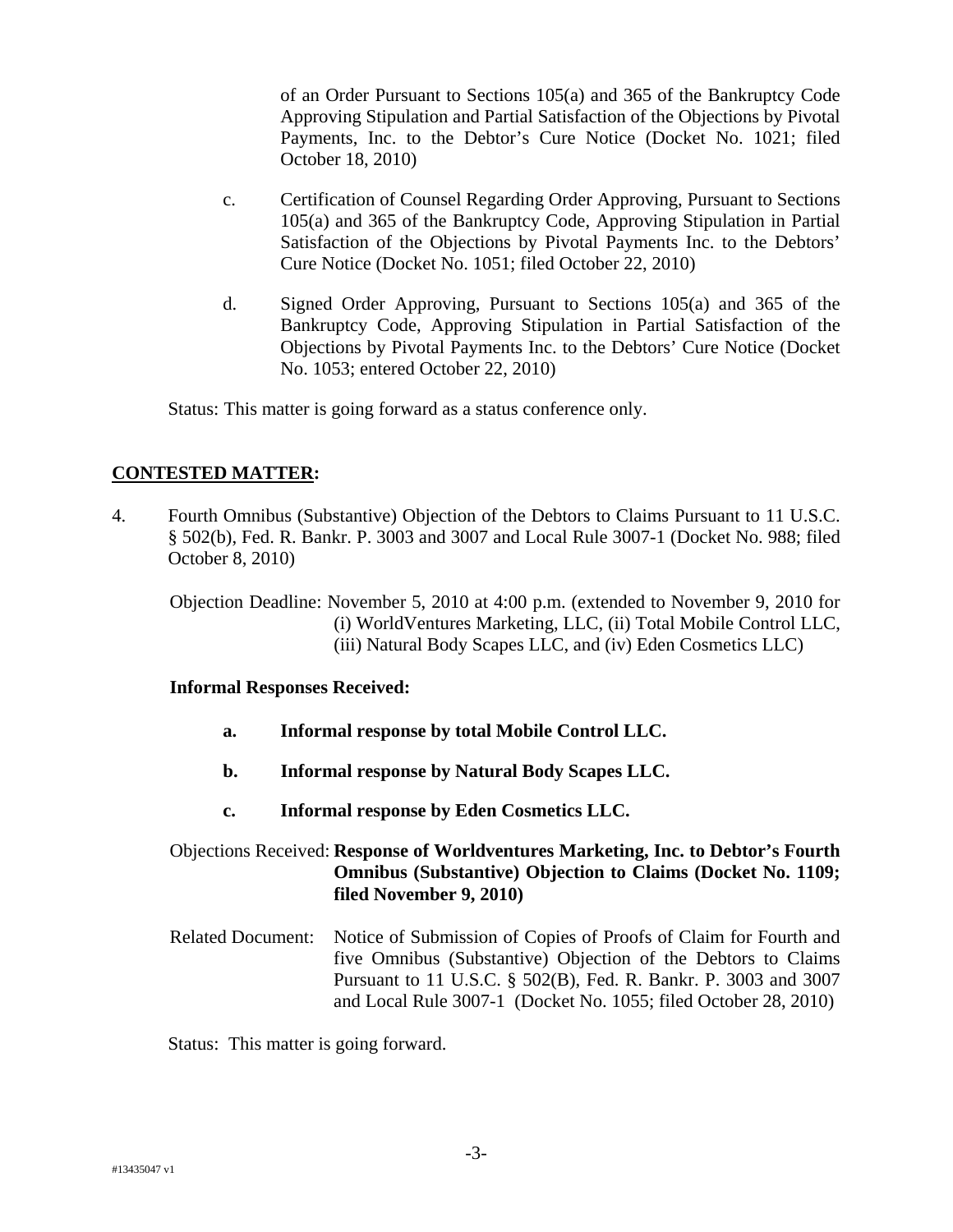#### **CONTESTED MATTERS:**

5. First Omnibus (Substantive) Objection of the Debtors to Claims Pursuant to 11 U.S.C. § 502(b), Fed. R. Bankr. P. 3003 and 3007 and Local Rule 3007-1 (Docket No. 956; filed September 21, 2010)

Objection Deadline: October 14, 2010 at 4:00 p.m.

Informal Responses Received:

- a. Royal Palms Travel d/b/a All Inclusive Excursions
- b. EPay Data, Inc.
- c. Phoenix, LP d/b/a Travel Services, Grand Vacation Club, Grand Vacation Club II and Bon Voyage Travel

Objections Received:

- d. Response of Diamond J. Media, Inc. and Network Agenda LLC to First Omnibus (Substantive) Objection of the Debtors to Claims Pursuant to 11 U.S.C. § 502(B), Fed. R. Bankr. P. 3003 and 3007 and Local Rule 3007-1 (Claim Nos.: 54, 58, and 68) (Docket No. 1005; filed October 14, 2010)
- e. Response of Eden Concepts, LLC d/b/a Mineral Elements to Debtors' First Omnibus (Substantive) Objection of the Debtors to Claims Pursuant to 11 U.S.C. § 502(B), Fed. R. Bankr. P. 3003 and 3007 and Local Rule 3007-1 (Docket No. 1009; filed October 14, 2010)
- f. Response of Buyers Advantage Solutions, Inc. d/b/a Idsecure Solutions to Debtors' First Omnibus (Substantive) Objection of the Debtors to Claims Pursuant to 11 U.S.C. § 502(B), Fed. R. Bankr. P. 3003 and 3007 and Local Rule 3007-1 (Docket No. 1010; filed October 14, 2010)
- g. Response of Natural Body Scapes, LLC d/b/a BERRYMD to Debtors' First Omnibus (Substantive) Objection of the Debtors to Claims Pursuant to 11 U.S.C. § 502(B), Fed. R. Bankr. P. 3003 and 3007 and Local Rule 3007-1 (Docket No. 1011; filed October 14, 2010)

- a. Notice of Submission (Docket No. 975; filed September 30, 2010)
- b. Response of Pivotal Payments, Inc. to (a) Response of Diamond J. Media Inc. and Network Agenda LLC to First Omnibus (Substantive) Objection of the Debtors to Claims Pursuant to 11 U.S.C. § 502(b), Fed. R. Bankr. P. 3003 and 3007, and Local Rule 3007-1; and (B) Response of Diamond J. Media Inc. and JRB Media, Inc. to Second Omnibus (Substantive) Objection of the Debtors to Claims Pursuant to 11 U.S.C. § 502(b), Fed.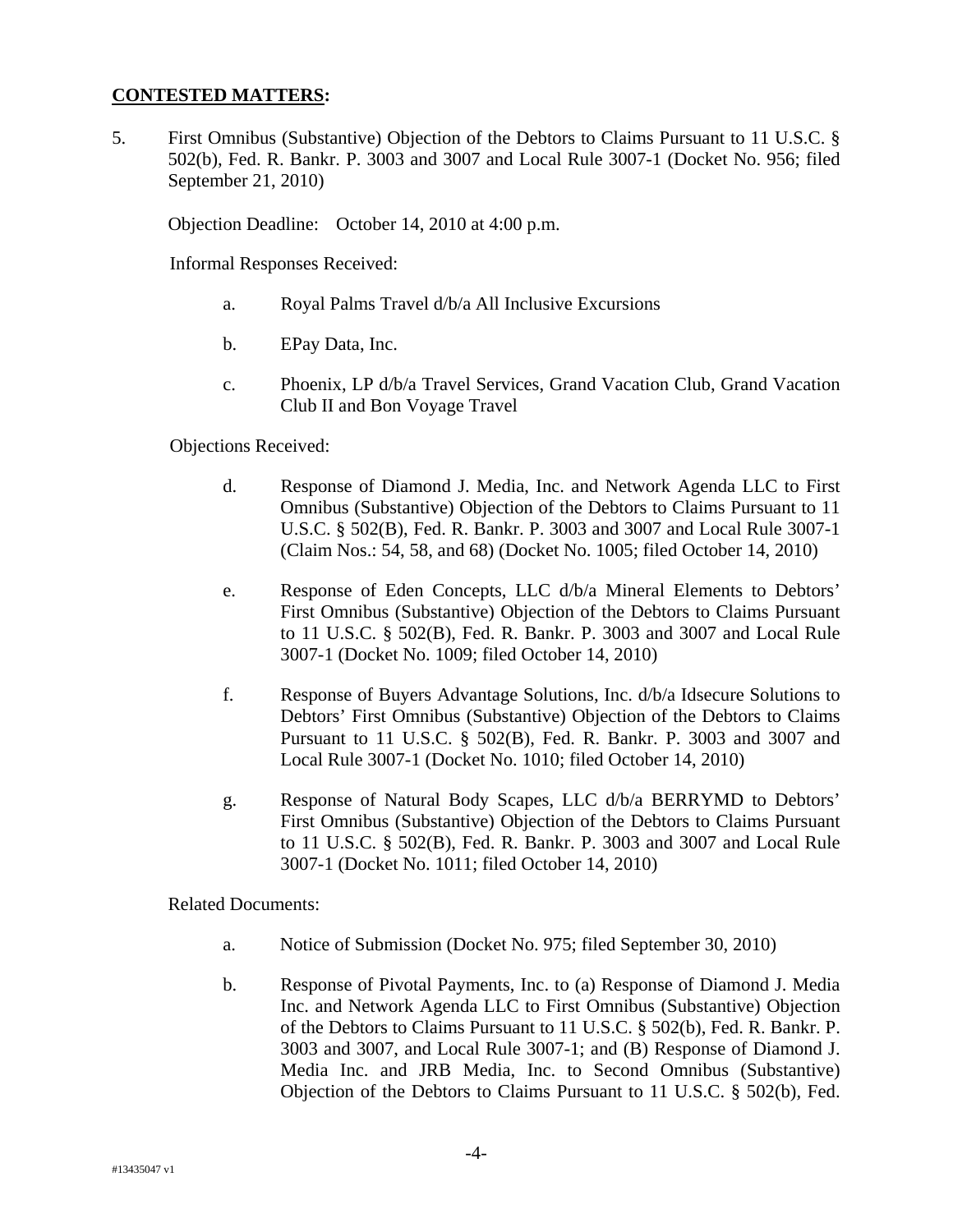R. Bankr. P. 3003 and 3007, and Local Rule 3007-1 (Docket No. 1023; filed October 18, 2010)

- c. Declaration of Marianne Tawa in Support of the Response of Pivotal Payments, Inc. to (a) Response of Diamond J. Media Inc. and Network Agenda LLC to First Omnibus (Substantive) Objection of the Debtors to Claims Pursuant to 11 U.S.C. § 502(b), Fed. R. Bankr. P. 3003 and 3007, and Local Rule 3007-1; and (B) Response of Diamond J. Media Inc. and JRB Media, Inc. to Second Omnibus (Substantive) Objection of the Debtors to Claims Pursuant to 11 U.S.C. § 502(b), Fed. R. Bankr. P. 3003 and 3007, and Local Rule 3007-1 (Docket No. 1024; filed October 18, 2010)
- d. Signed Order Sustaining First Omnibus (Substantive) Objection of the Debtors to Claims Pursuant to 11 U.S.C. § 502(B), Fed. R. Bankr. P. 3003 and 3007 and Local Rule 3007-1 (Docket No. 1047; entered October 21, 2010)
- Status: This matter is going forward with respect to items **d,** e, f, and g. An order on has been entered on the remainder of the claimants.
- 6. Second Omnibus (Substantive) Objection of the Debtors to Claims Pursuant to 11 U.S.C. § 502(b), Fed. R. Bankr. P. 3003 and 3007 and Local Rule 3007-1 (Docket No. 957; filed September 21, 2010)

Objection Deadline: October 14, 2010 at 4:00 p.m.

Informal Responses Received:

- a. Royal Palms Travel d/b/a All Inclusive Excursions
- b. EPay Data, Inc.
- c. Phoenix, LP d/b/a Travel Services, Grand Vacation Club, Grand Vacation Club II and Bon Voyage Travel

Objections Received:

- d. Response of Diamond J. Media, Inc. and JRB Media, Inc. to Second Omnibus (Substantive) Objection of the Debtors to Claims Pursuant to 11 U.S.C. § 502(B), Fed. R. Bankr. P. 3003 and 3007, and Local Rule 3007-1 (Claim Nos.: 56 and 57) (Docket No. 1006; filed October 14, 2010)
- e. Response of Thunder Avenue, LLC d/b/a THINACTION to Debtors' Second Omnibus (Substantive) Objection of the Debtors to Claims Pursuant to 11 U.S.C. § 502(B), Fed. R. Bankr. P. 3003 and 3007 and Local Rule 3007-1 (Docket No. 1012; filed October 14, 2010)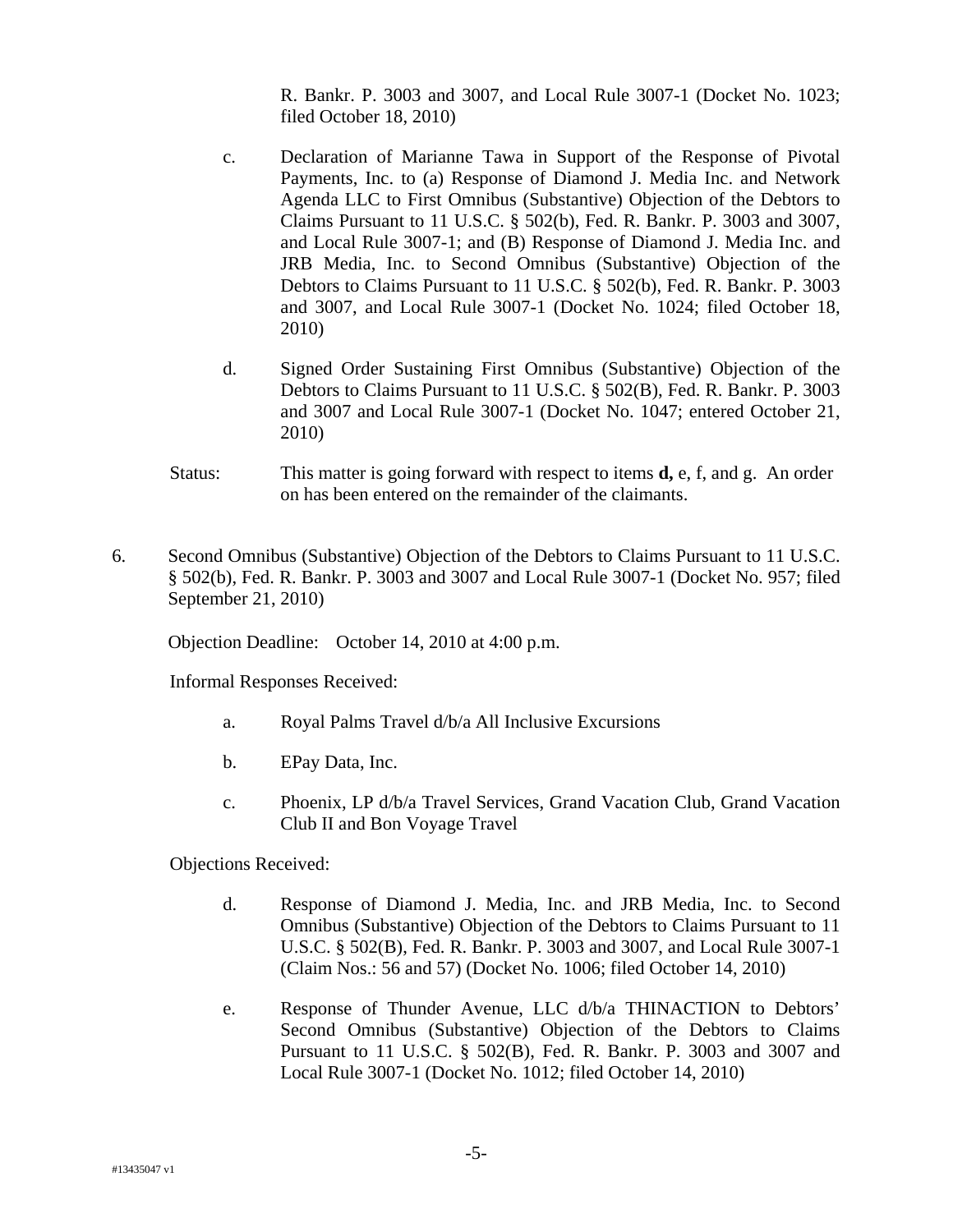f. Response of Walnut Street Marketing d/b/a BELLABRITE to Debtors' Second Omnibus (Substantive) Objection to Claims Pursuant to 11 U.S.C. § 502(B), Fed. R. Bankr. P. 3003 and 3007 and Local Rule 3007-1 (Docket No. 1013; filed October 14, 2010)

Related Documents:

- a. Notice of Submission (Docket No. 975; filed September 30, 2010)
- b. Response of Pivotal Payments, Inc. to (a) Response of Diamond J. Media Inc. and Network Agenda LLC to First Omnibus (Substantive) Objection of the Debtors to Claims Pursuant to 11 U.S.C. § 502(b), Fed. R. Bankr. P. 3003 and 3007, and Local Rule 3007-1; and (B) Response of Diamond J. Media Inc. and JRB Media, Inc. to Second Omnibus (Substantive) Objection of the Debtors to Claims Pursuant to 11 U.S.C. § 502(b), Fed. R. Bankr. P. 3003 and 3007, and Local Rule 3007-1 (Docket No. 1023; filed October 18, 2010)
- c. Declaration of Marianne Tawa in Support of the Response of Pivotal Payments, Inc. to (a) Response of Diamond J. Media Inc. and Network Agenda LLC to First Omnibus (Substantive) Objection of the Debtors to Claims Pursuant to 11 U.S.C. § 502(b), Fed. R. Bankr. P. 3003 and 3007, and Local Rule 3007-1; and (B) Response of Diamond J. Media Inc. and JRB Media, Inc. to Second Omnibus (Substantive) Objection of the Debtors to Claims Pursuant to 11 U.S.C. § 502(b), Fed. R. Bankr. P. 3003 and 3007, and Local Rule 3007-1 (Docket No. 1024; filed October 18, 2010)
- d. Signed Order Sustaining Second Omnibus (Substantive) Objection of the Debtors to Claims Pursuant to 11 U.S.C. § 502(B), Fed. R. Bankr. P. 3003 and 3007 and Local Rule 3007-1 (Docket No. 1050; entered October 21, 2010)
- Status: This matter is going forward with respect to items **d,** e, and f. An order on has been entered on the remainder of the claimants.
- 7. Motion for Order (A) Approving Disclosure Statement; (B) Fixing Voting Record Date; (C) Approving Solicitation and Voting Procedures with Respect to Debtors' Joint Chapter 11 Plan of Liquidation; (D) Approving Form of Solicitation Package and Notices; and (E) Scheduling Certain Dates in Connection Therewith (Docket No. 970; filed September 27, 2010)

Objection Deadline: November 5, 2010 at 4:00 p.m. (extended to November 10, 2010 at 10:00 a.m. for Tribul Merchant Services, LLC, Tribul LLC, and Second Source Funding LLC)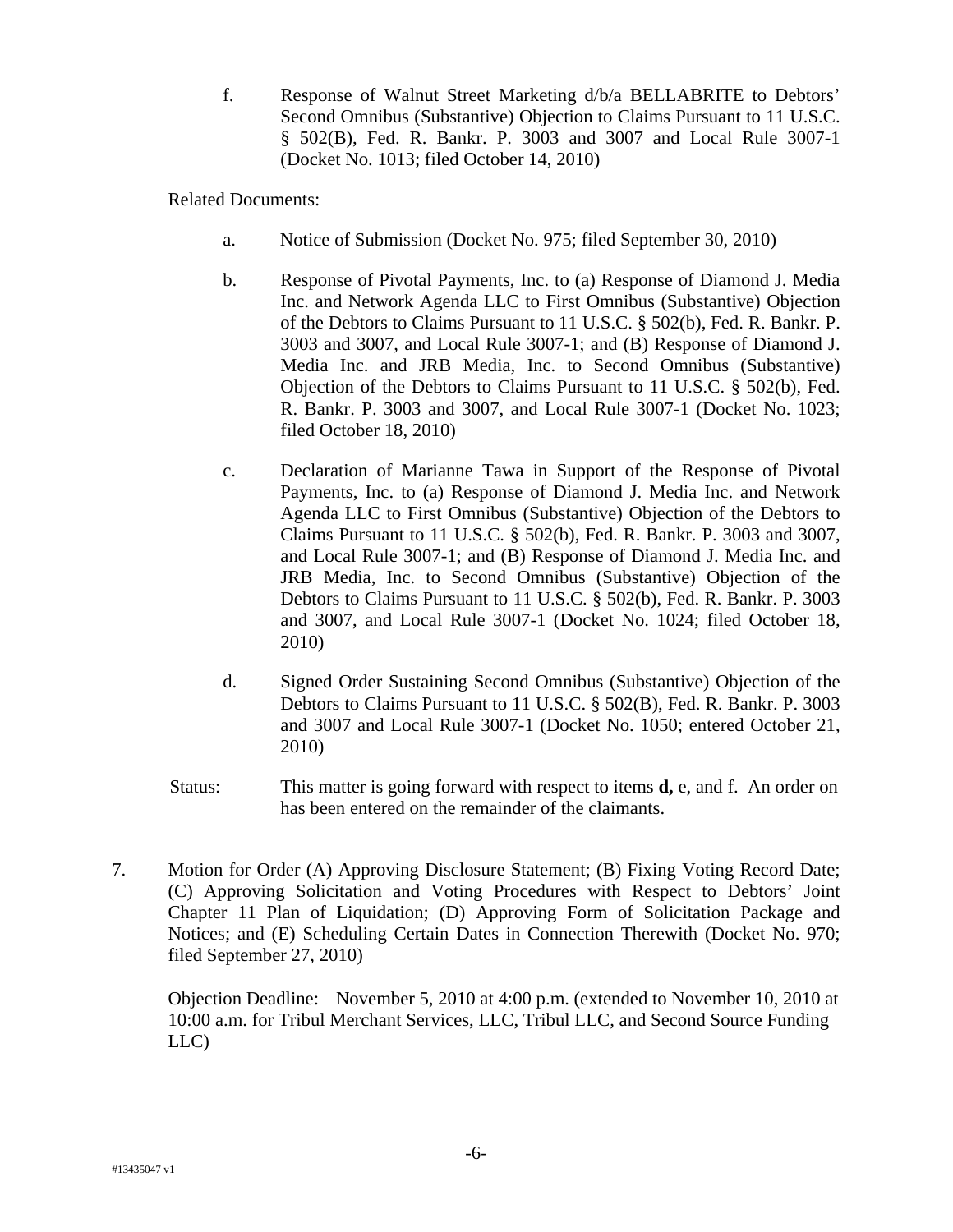Objections Received:

- a. Objection by Moneris Solutions, Inc. to Disclosure Statement in Respect of the Proposed Joint Plan of Liquidation of CD Liquidation Co., LLC, CD Liquidation Co. Plus, LLC and Cynergy Data Holdings, Inc. (Docket No. 1093; filed November 4, 2010)
- **b. Objection of Tribul Merchant Services, LLC, Tribul LLC, and Second Source Funding LLC to Motion to for Order (A) Approving Disclosure Statement; (B) Fixing Voting Record Date; (C) Approving Solicitation and Voting Procedures with Respect to Debtors' Joint Chapter 11 Plan of Liquidation; (D) Approving Form of Solicitation Package and Notices; and (E) Scheduling Certain Dates in Connection Therewith (Docket No. 1111; filed November 10, 2010)**

Related Documents:

- a. Joint Plan of Liquidation of CD Liquidation Co., LLC, CD Liquidation Co. Plus, LLC, and Cynergy Data Holdings, Inc. (Docket No. 968; filed September 27, 2010)
- b. Disclosure Statement with Respect to Joint Plan of Liquidation of CD Liquidation Co., LLC, Cynergy Data Holdings, Inc. and CD Liquidation Co. Plus, LLC (Docket No. 969; filed September 27, 2010)
- c. **Joint Plan of Liquidation of CD Liquidation Co., LLC, CD Liquidation Co. Plus, LLC, and Cynergy Data Holdings, Inc. (Docket No. 1117; filed November 10, 2010)**
- d. **Disclosure Statement with Respect to Joint Plan of Liquidation of CD Liquidation Co., LLC, Cynergy Data Holdings, Inc. and CD Liquidation Co. Plus, LLC (Docket No. 1118; filed November 10, 2010)**
- **e. Blackline to the Joint Plan of Liquidation of CD Liquidation Co., LLC, CD Liquidation Co. Plus, LLC, and Cynergy Data Holdings, Inc. (Docket No. 1119; filed November 10, 2010)**
- **f. Blackline to the Disclosure Statement with Respect to Joint Plan of Liquidation of CD Liquidation Co., LLC, Cynergy Data Holdings, Inc. and CD Liquidation Co. Plus, LLC (Docket No. 1120; filed November 10, 2010)**

Status: This matter is going forward.

8. Third Omnibus (Non-Substantive) Objection of the Debtors to Claims Pursuant to 11 U.S.C. § 502(b), Fed. R. Bankr. P. 3003 and 3007 and Local Rule 3007-1 (Docket No. 987; filed October 8, 2010)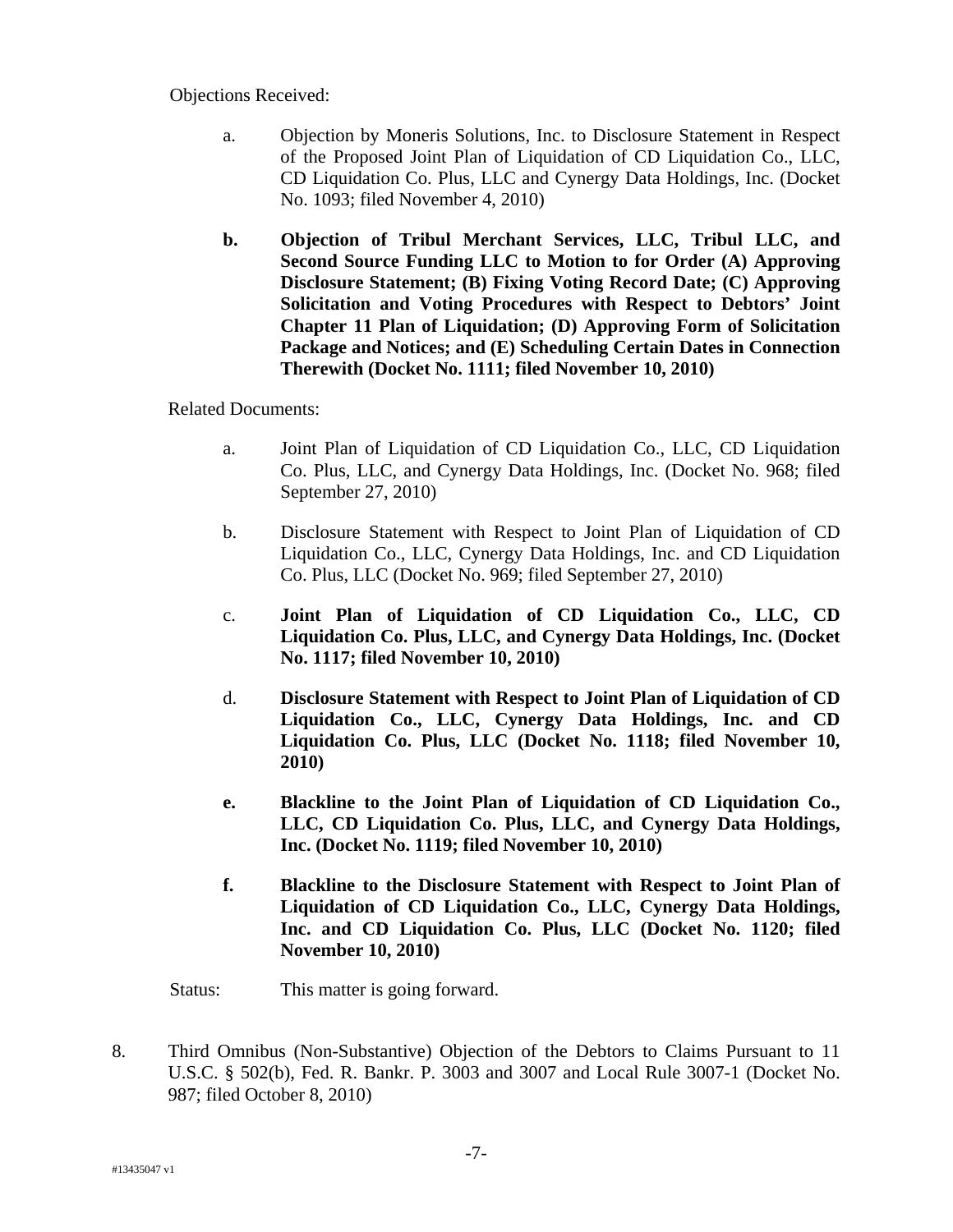Objection Deadline: November 5, 2010 at 4:00 p.m.

Objections Received: Informal response by Dymas Funding Company, LLC.

Related Documents: None.

- Status: This matter is going forward. The Debtors intend to present a revised proposed order to the Court that addresses the informal response of Dymas Funding Company, LLC.
- 9. Fifth Omnibus (Substantive) Objection of the Debtors to Claims Pursuant to 11 U.S.C. § 502(b), Fed. R. Bankr. P. 3003 and 3007 and Local Rule 3007-1 (Docket No. 990; filed October 8, 2010)

Objection Deadline: November 5, 2010 at 4:00 p.m.

Informal Objections Received:

- a. Mirian Machuca's Response to Debtors' Objection to Claims Pursuant to 11 U.S.C. §502(B), Fed.R.Bankr. P3003 and 3007 and Local Rule 3007-1 re: *Claim No. 188* (Docket No. **1107**; filed **November 9, 2010**)
- b. Mirian Machuca's Response to Debtors' Objection to Claims Pursuant to 11 U.S.C. §502(B), Fed.R.Bankr. P3003 and 3007 and Local Rule 3007-1 re: *Claim No. 202* (Docket No. **1108**; filed **November 9, 2010**)
- c. Kayon Moodie's Response to Debtors' Objection to Claims Pursuant to 11 U.S.C. §502(B), Fed.R.Bankr. P3003 and 3007 and Local Rule 3007-1 (Docket No. **1100**; filed **November 9, 2010**)
- d. Erika Philip's Response to Debtors' Objection to Claims Pursuant to 11 U.S.C. §502(B), Fed.R.Bankr. P3003 and 3007 and Local Rule 3007-1 re: *Claim No. 189* (Docket No. **1103**; filed **November 9, 2010**)
- e. Erika Philip's Response to Debtors' Objection to Claims Pursuant to 11 U.S.C. §502(B), Fed.R.Bankr. P3003 and 3007 and Local Rule 3007-1 re: *Claim No. 201* (Docket No. **1104**; filed **November 9, 2010**)
- f. Nazeema Khan's Response to Debtors' Objection to Claims Pursuant to 11 U.S.C. §502(B), Fed.R.Bankr. P3003 and 3007 and Local Rule 3007-1 re: *Claim No. 332* (Docket No. **1102**; filed **November 9, 2010**)
- g. Nazeema Khan's Response to Debtors' Objection to Claims Pursuant to 11 U.S.C. §502(B), Fed.R.Bankr. P3003 and 3007 and Local Rule 3007-1 re: *Claim No. 333* (Docket No. **1101**; filed **November 9, 2010**)
- h. Dura Rura-Acosta's Response to Debtors' Objection to Claims Pursuant to 11 U.S.C. §502(B), Fed.R.Bankr. P3003 and 3007 and Local Rule 3007-1 re: *Claim No. 382* (Docket No. **1105**; filed **November 9, 2010**)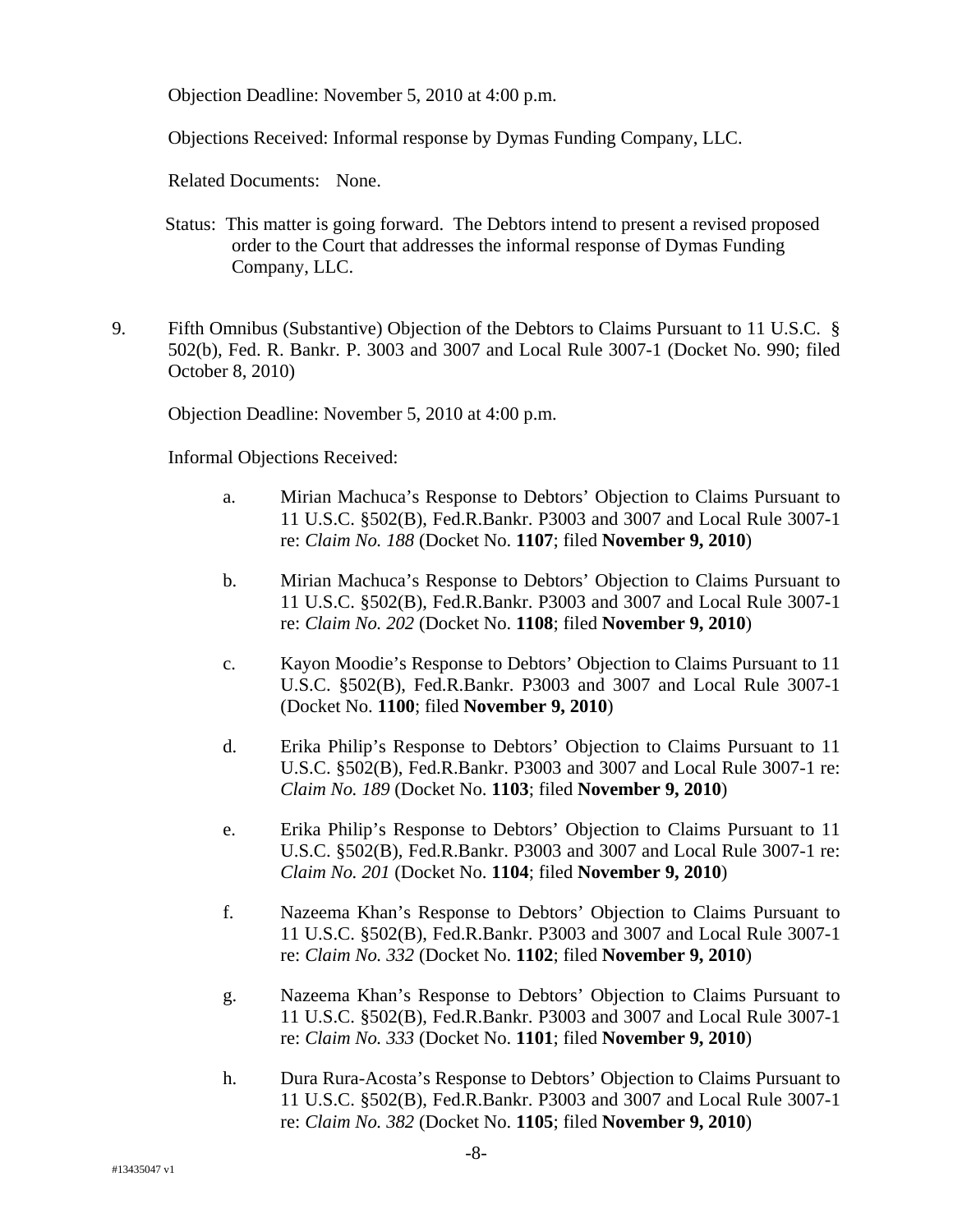- i. Dura Rua-Acosta's Response to Debtors' Objection to Claims Pursuant to 11 U.S.C. §502(B), Fed.R.Bankr. P3003 and 3007 and Local Rule 3007-1 re: *Claim No. 379* (Docket No. **1106**; filed **November 9, 2010**)
- j. Andrea Brock's Response to Debtors' Objection to Claims Pursuant to 11 U.S.C. §502(B), Fed.R.Bankr. P3003 and 3007 and Local Rule 3007-1 (Docket No. TBD; filed TBD)
- i. Tatyana Benyaminova's Response to Debtors' Objection to Claims Pursuant to 11 U.S.C. §502(B), Fed.R.Bankr. P3003 and 3007 and Local Rule 3007-1 (Docket No. TBD; filed TBD)
- k. Informal response by Ronald G. Carter.
- l. Informal response by Carl Paladini.
- m. Informal response by Stephen Aschettino.

Objections Received:

- a. Ivonne Canals' Response to Debtors' Objection to Claims Pursuant to 11 U.S.C. §502(B), Fed.R.Bankr. P3003 and 3007 and Local Rule 3007-1 (Docket No. 1057; filed November 1, 2010)
- b. Anuradha Lall's Objection to Fifth Omnibus (Substantive) Objection of the Debtors to Claims Pursuant to 11 U.S.C. § 502(b), Fed. R. Bankr. P. 3003 and 3007 and Local Rule 3007-1 (Docket No. 1058; filed November 1, 2010)
- c. Michael D'Alauro's Response to Debtors' Objection to Claims Pursuant to 11 U.S.C. §502(B), Fed.R.Bankr. P3003 and 3007 and Local Rule 3007-1 (Docket No. 1059; filed November 2, 2010)
- d. Christopher Daniels' Response to Debtors' Objection to Claims Pursuant to 11 U.S.C. §502(B), Fed.R.Bankr. P3003 and 3007 and Local Rule 3007-1 (Docket No. 1060; filed November 2, 2010)
- e. Lynn Sanders' Response to Debtors' Objection to Claims Pursuant to 11 U.S.C. §502(B), Fed.R.Bankr. P3003 and 3007 and Local Rule 3007-1 (Docket No. 1061; filed November 2, 2010)
- f. Rangi Shivtahal's Response to Debtors' Objection to Claims Pursuant to 11 U.S.C. §502(B), Fed.R.Bankr. P3003 and 3007 and Local Rule 3007-1 (Docket No. 1063; filed November 2, 2010)
- g. Elizabeth Cabrera's Response to Debtors' Objection to Claims Pursuant to 11 U.S.C. §502(B), Fed.R.Bankr. P3003 and 3007 and Local Rule 3007-1 (Docket No. 1064; filed November 2, 2010)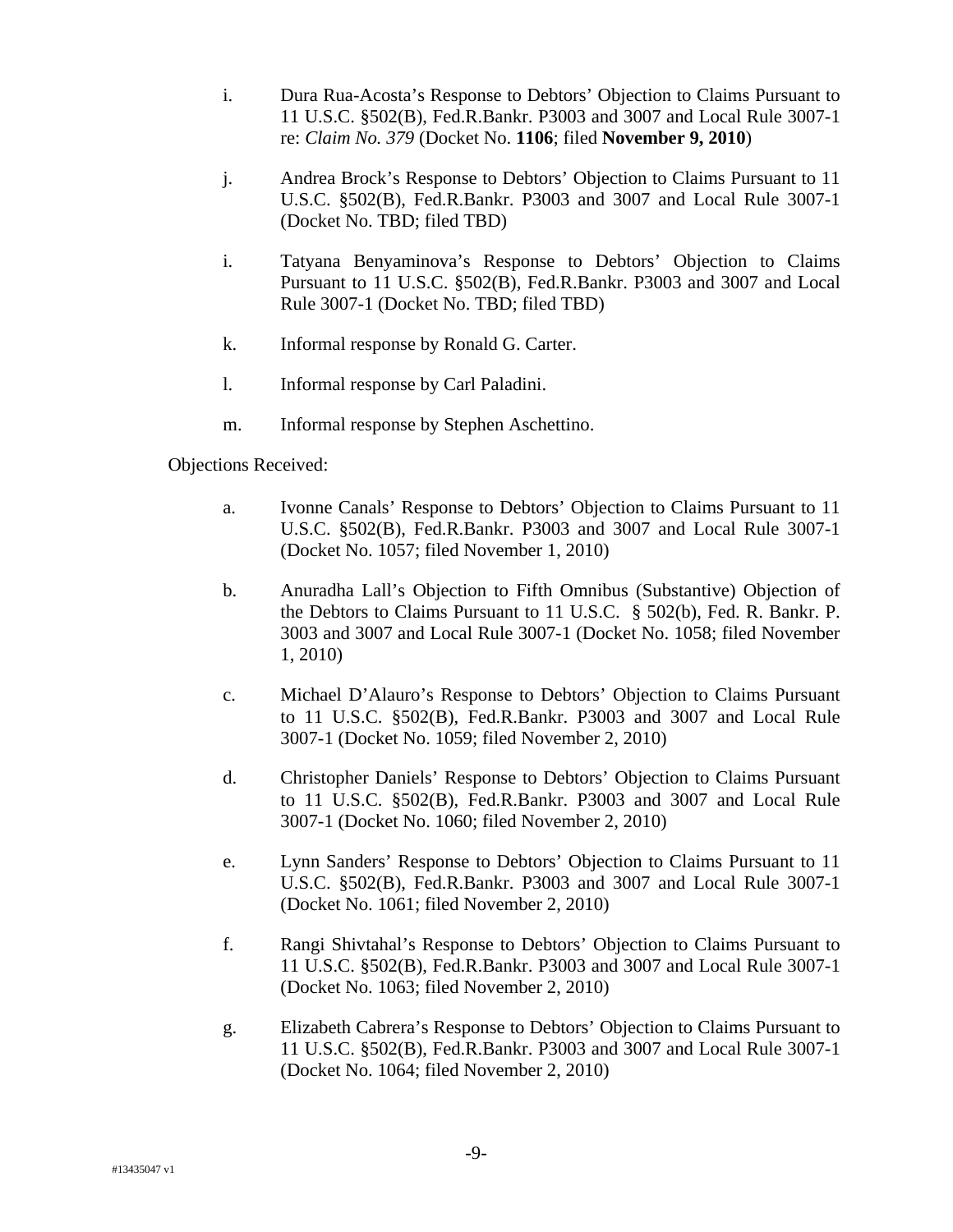- h. Julio C. Arriaga's Response to Claims Pursuant to 11 U.S.C. §502(B), Fed.R.Bankr. P3003 and 3007 and Local Rule 3007-1 (Docket No. 1065; filed November 2, 2010)
- i. Javier Bension's Response to Claims Pursuant to 11 U.S.C. §502(B), Fed.R.Bankr. P3003 and 3007 and Local Rule 3007-1 (Docket No. 1066; filed November 2, 2010)
- j. Linette Sanchez's Response to Claims Pursuant to 11 U.S.C. §502(B), Fed.R.Bankr. P3003 and 3007 and Local Rule 3007-1 (Docket No. 1067; filed November 2, 2010)
- k. Amy Lopez's Response to Claims Pursuant to 11 U.S.C. §502(B), Fed.R.Bankr. P3003 and 3007 and Local Rule 3007-1 (Docket No. 1068; filed November 2, 2010)
- l. Sandeep Singh's Response to Claims Pursuant to 11 U.S.C. §502(B), Fed.R.Bankr. P3003 and 3007 and Local Rule 3007-1 (Docket No. 1069; filed November 2, 2010)
- m. Michael Valerio's Response to Claims Pursuant to 11 U.S.C. §502(B), Fed.R.Bankr. P3003 and 3007 and Local Rule 3007-1 (Docket No. 1070; filed November 2, 2010)
- n. Shawn Brown's Response to Claims Pursuant to 11 U.S.C. §502(B), Fed.R.Bankr. P3003 and 3007 and Local Rule 3007-1 (Docket No. 1071; filed November 2, 2010)
- o. Melanie A. Ramos' Response to Claims Pursuant to 11 U.S.C. §502(B), Fed.R.Bankr. P3003 and 3007 and Local Rule 3007-1 (Docket No. 1072; filed November 2, 2010)
- p. Gerardo Acoster's Response to Claims Pursuant to 11 U.S.C. §502(B), Fed.R.Bankr. P3003 and 3007 and Local Rule 3007-1 (Docket No. 1073; filed November 2, 2010)
- q. Derek Daniels' Response to Claims Pursuant to 11 U.S.C. §502(B), Fed.R.Bankr. P3003 and 3007 and Local Rule 3007-1 (Docket No. 1074; filed November 2, 2010)
- r. Leonel Castellanos' Response to Claims Pursuant to 11 U.S.C. §502(B), Fed.R.Bankr. P3003 and 3007 and Local Rule 3007-1 (Docket No. 1075; filed November 2, 2010)
- s. Claudine K. Epps' Response to Claims Pursuant to 11 U.S.C. §502(B), Fed.R.Bankr. P3003 and 3007 and Local Rule 3007-1 (Docket No. 1076; filed November 2, 2010)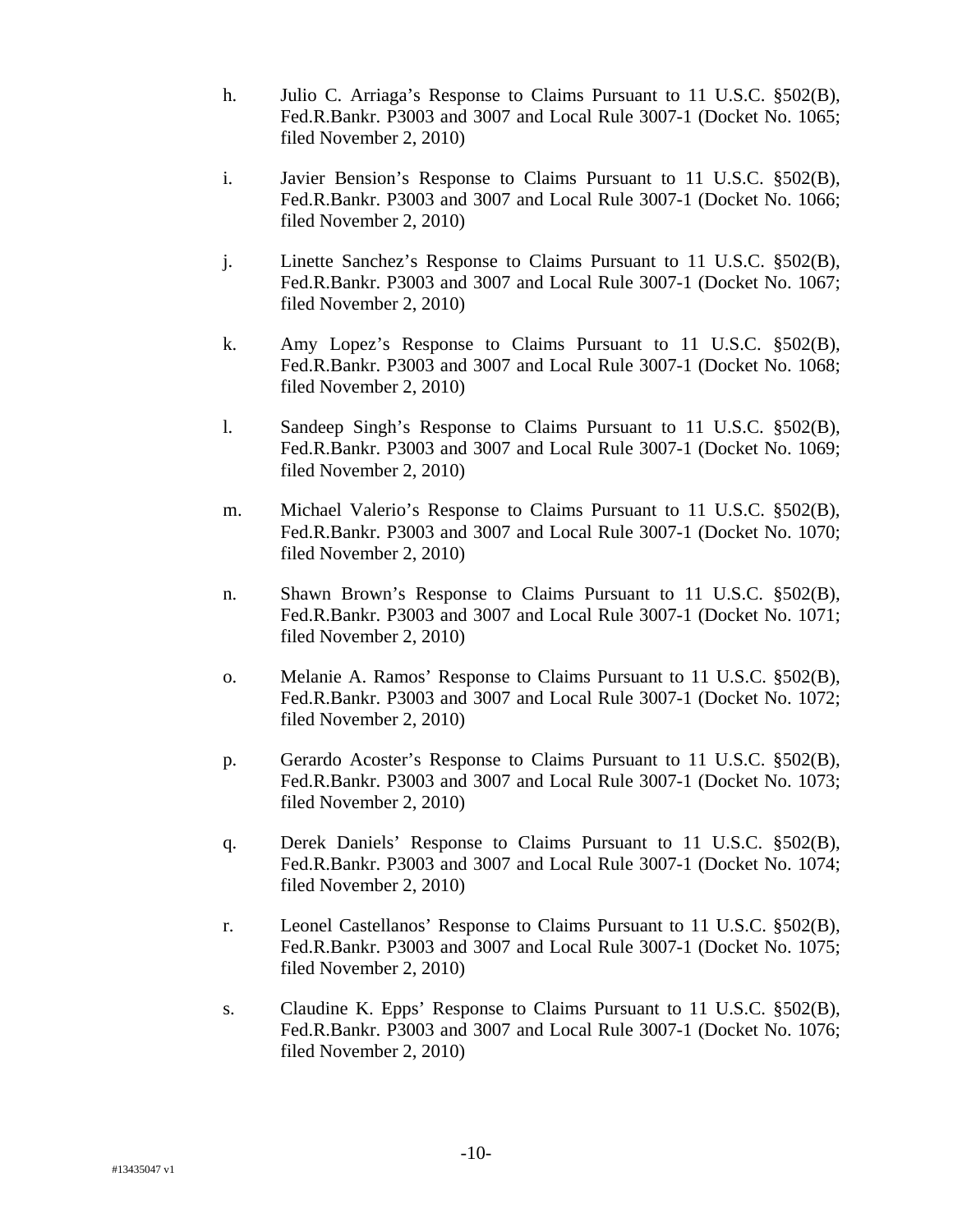- t. Giovanni DiFebo's Response to Claims Pursuant to 11 U.S.C. §502(B), Fed.R.Bankr. P3003 and 3007 and Local Rule 3007-1 (Docket No. 1077; filed November 2, 2010)
- u. William DiFebo's Response to Claims Pursuant to 11 U.S.C. §502(B), Fed.R.Bankr. P3003 and 3007 and Local Rule 3007-1 (Docket No. 1078; filed November 2, 2010)
- v. Imran Siddique's Response to Claims Pursuant to 11 U.S.C. §502(B), Fed.R.Bankr. P3003 and 3007 and Local Rule 3007-1 (Docket No. 1079; filed November 2, 2010)
- w. Mohammad Ahsan's Response to Claims Pursuant to 11 U.S.C. §502(B), Fed.R.Bankr. P3003 and 3007 and Local Rule 3007-1 (Docket No. 1080; filed November 2, 2010)
- x. Anuradha Lall's Response to Claims Pursuant to 11 U.S.C. §502(B), Fed.R.Bankr. P3003 and 3007 and Local Rule 3007-1 (Docket No. 1081; filed November 2, 2010)
- y. Horacio Filet's Response to Claims Pursuant to 11 U.S.C. §502(B), Fed.R.Bankr. P3003 and 3007 and Local Rule 3007-1 (Docket No. 1082; filed November 2, 2010)
- z. Maritza Veintimilla's Response to Claims Pursuant to 11 U.S.C. §502(B), Fed.R.Bankr. P3003 and 3007 and Local Rule 3007-1 (Docket No. 1083; filed November 2, 2010)
- aa. Oscar R. Lopez's Response to Claims Pursuant to 11 U.S.C. §502(B), Fed.R.Bankr. P3003 and 3007 and Local Rule 3007-1 (Docket No. 1084; filed November 2, 2010)
- bb. Andres Ordonez's Response to Claims Pursuant to 11 U.S.C. §502(B), Fed.R.Bankr. P3003 and 3007 and Local Rule 3007-1 (Docket No. 1091; filed November 4, 2010)
- Related Document: Notice of Submission of Copies of Proofs of Claim for Fourth and five Omnibus (Substantive) Objection of the Debtors to Claims Pursuant to 11 U.S.C. § 502(B), Fed. R. Bankr. P. 3003 and 3007 and Local Rule 3007-1 (Docket No. 1055; filed October 28, 2010)
- Status: Informal responses a through i, informal responses l and m, and all formal responses received to the omnibus objection are adjourned to the December 21, 2010 hearing at 3:30 p.m. The omnibus objection is going forward solely with respect to informal response k and the remaining claims.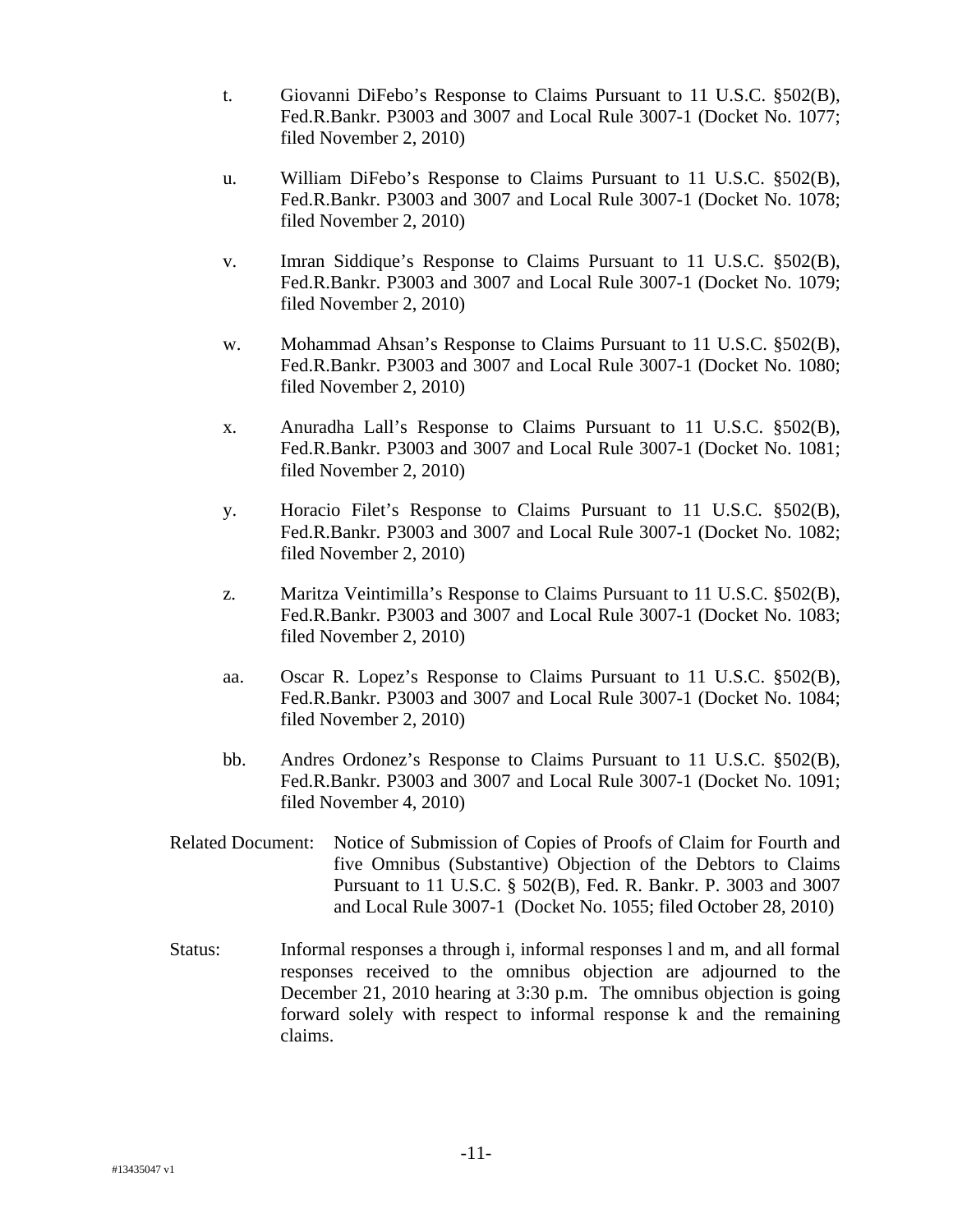#### **FEE APPLICATIONS OF PROFESSIONALS**

10. Quarterly Fee Applications of the Debtors' and the Committee's Professionals for the Period June 1, 2010 through August 31, 2010.

| Objection Deadline: Various. See Exhibit A for relevant fee application.                                                                                                                                                                     |
|----------------------------------------------------------------------------------------------------------------------------------------------------------------------------------------------------------------------------------------------|
| Related Document: Certification of Counsel Regarding the Quarterly Fee Applications<br>of the Debtors' and the Committee's Professionals for the Period<br>June 1, 2010 through August 31, 2010 (Docket No. 1098; filed<br>November 9, 2010) |

Objections Received: None.

Status: No hearing necessary. Counsel requests the proposed order submitted with the Certification of Counsel be entered at the Court's convenience.

Dated: November 10, 2010 Wilmington, Delaware Respectfully submitted,

PEPPER HAMILTON LLP

/s/ Evelyn J. Meltzer

David B. Stratton (DE No. 960) Evelyn J. Meltzer (DE No. 4581) John H. Schanne, II (DE No. 5260) Hercules Plaza, Suite 5100 1313 Market Street P.O. Box 1709 Wilmington, Delaware 19899-1709 Telephone: (302) 777-6500 Facsimile: (302) 421-8390

-and-

NIXON PEABODY LLP Mark N. Berman Dennis J. Drebsky Lee Harrington (DE No. 4046) 437 Madison Avenue New York, New York 10022 Telephone: (212) 940-3000 Facsimile: (212) 940-3111

*Counsel for the Debtors and Debtors in Possession*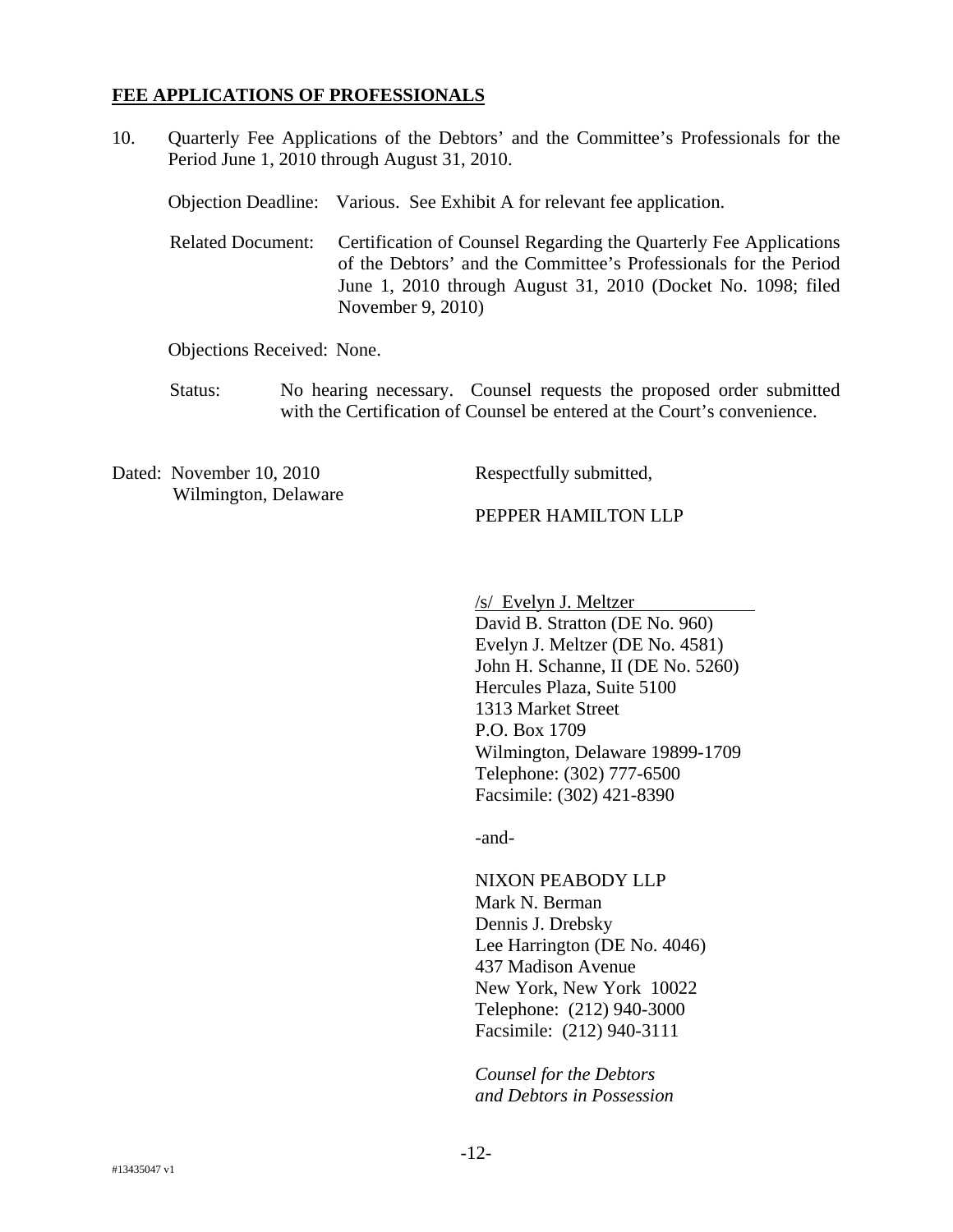# **EXHIBIT A**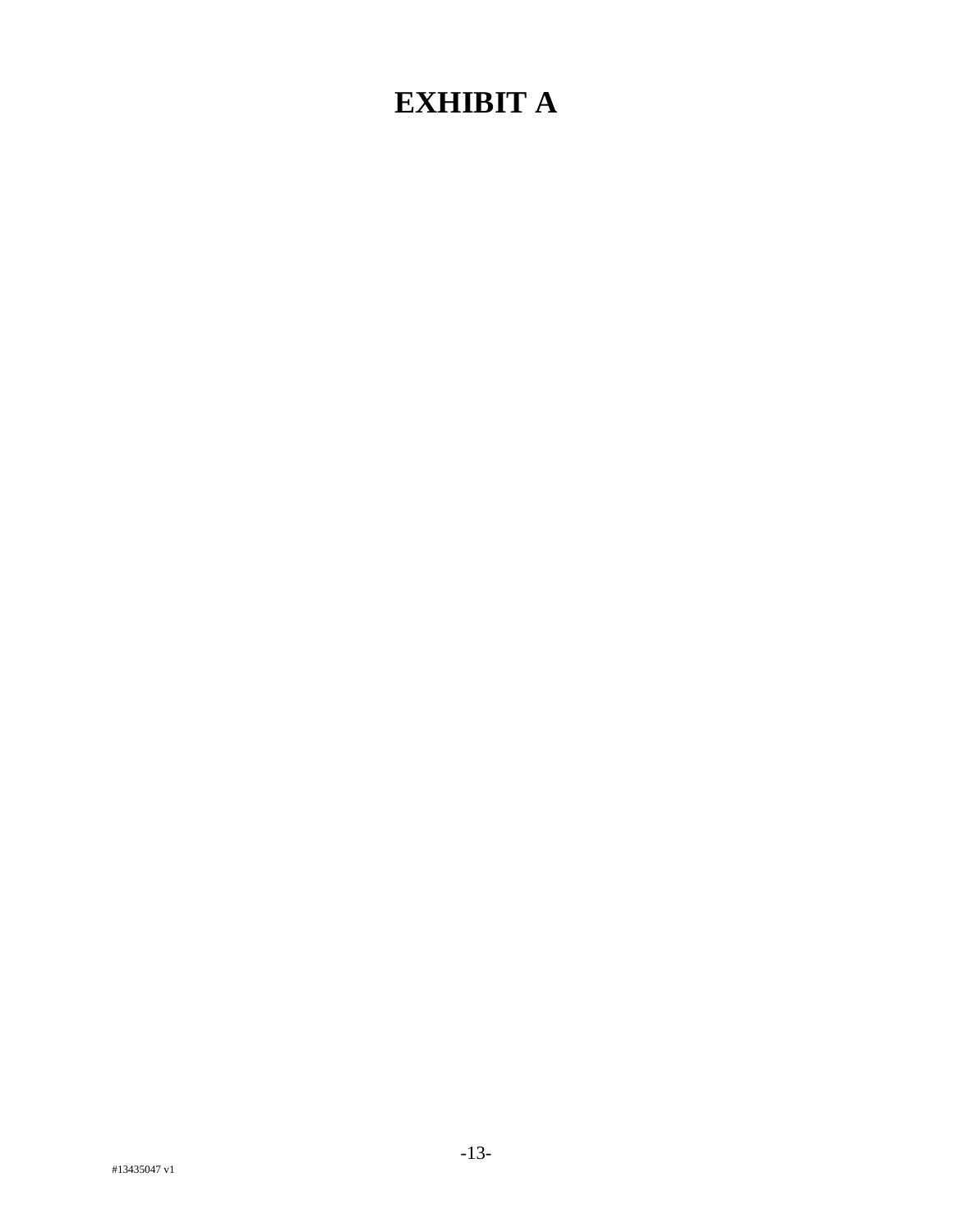## **IN THE UNITED STATES BANKRUPTCY COURT FOR THE DISTRICT OF DELAWARE**

In re:

CD LIQUIDATION CO. PLUS, LLC, f/k/a CYNERGY DATA, LLC, *et al.*, 2 Debtors.

Chapter 11

Case No. 09-13038 (KG)

Jointly Administered **Hearing Date: November 12, 2010 at 11:00 a.m.** 

#### **INDEX TO FEE APPLICATION BINDER FOR HEARING SCHEDULED ON NOVEMBER 12, 2010 AT 11:00 A.M.**

## **DEBTORS' PROFESSIONALS**

1. Notice of Fourth Quarterly Fee Application Request of Pepper Hamilton LLP as Co-Counsel to the Debtors (Docket No. 1008; filed October 14, 2010)

Related Documents:

- a. Ninth Interim Application of Pepper Hamilton LLP for Allowance of Compensation for Services Rendered and Reimbursement of Expenses Incurred as Counsel to the Debtors for the Period June 1, 2010 through June 30, 2010 (Docket No. 839; filed July 22, 2010)
- b. Certificate of No Objection (Docket No. 877; filed August 17, 2010)
- c. Tenth Interim Application of Pepper Hamilton LLP for Allowance of Compensation for Services Rendered and Reimbursement of Expenses Incurred as Counsel to the Debtors for the Period July 1, 2010 through August 31, 2010 (Docket No. 952; filed September 21, 2010)
- d. Certificate of No Objection (Docket No 1007; filed October 14, 2010)
- 2. Notice of Amended Fourth Quarterly Fee Application Request of Nixon Peabody LLP as Co-Counsel to the Debtors (Docket No 1003; filed October 14, 2010)

Related Documents:

a. Tenth Monthly Application of Nixon Peabody LLP, Counsel for the Debtors, for Allowance of Compensation for Services Rendered and Reimbursement of Expenses Incurred from June 1, 2010 through June 30, 2010 (Docket No. 816; filed July 12, 2010)

 $\frac{1}{2}$  The Debtors are the following entities (with the last four digits of their federal tax identification numbers in parentheses): Cynergy Data, LLC (8677); Cynergy Data Holdings, Inc. (8208); Cynergy Prosperity Plus, LLC (4265). The mailing address for the Debtors is 30-30 47th Avenue, 9th Floor, Long Island City, New York 11101.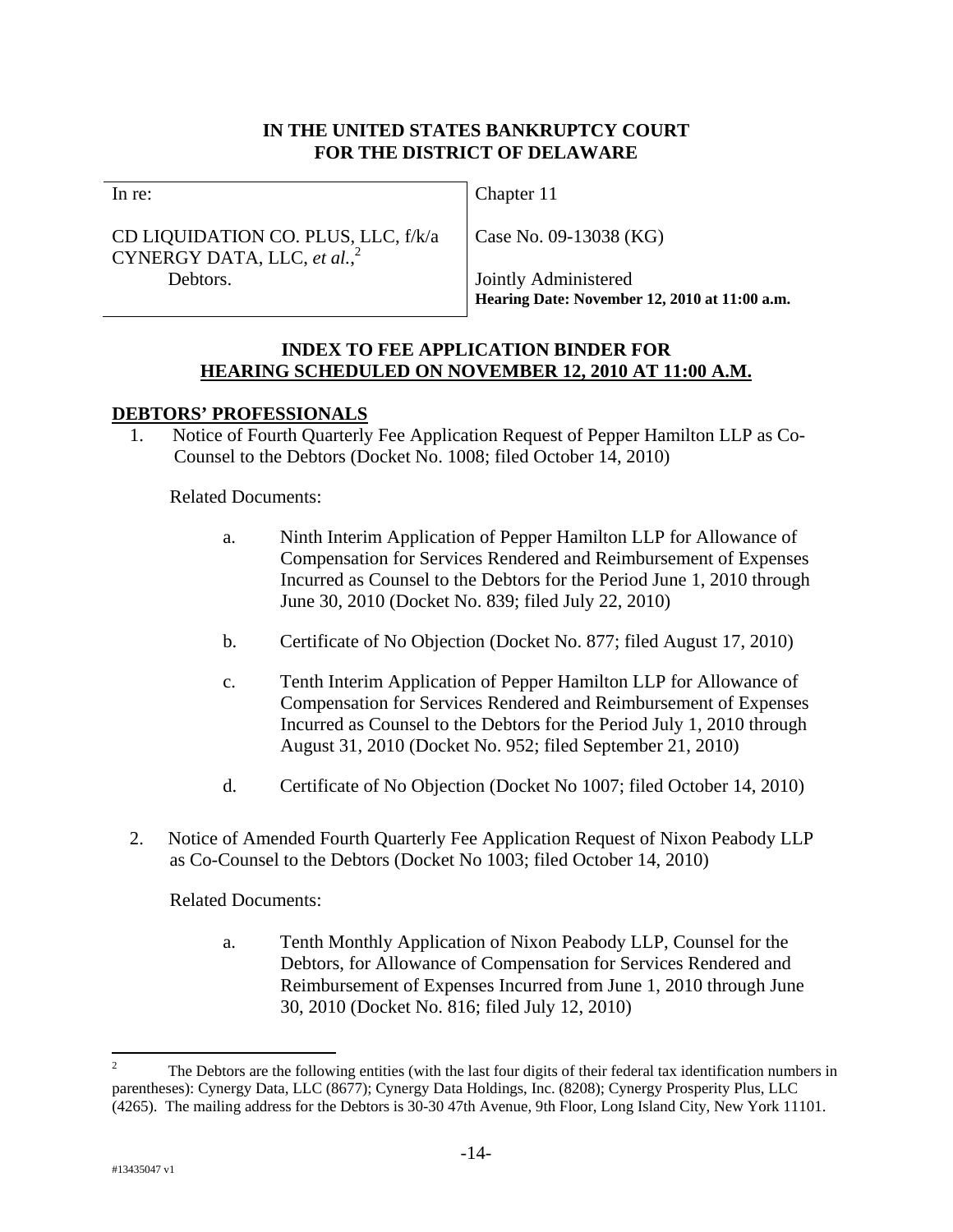- b. Certificate of No Objection (Docket No 853; filed August 4, 2010)
- c. Eleventh Monthly Application of Nixon Peabody LLP, Counsel for the Debtors, for Allowance of Compensation for Services Rendered and Reimbursement of Expenses Incurred from July 1, 2010 through July 31, 2010 (Docket No. 868; filed August 11, 2010)
- d. Certificate of No Objection (Docket No. 915; filed September 3, 2010)
- e. Twelfth Monthly Application of Nixon Peabody LLP, Counsel for the Debtors, for Allowance of Compensation for Services Rendered and Reimbursement of Expenses Incurred from August 1, 2010 through August 31, 2010 (Docket No. 937; filed September 13, 2010)
- f. Certificate of No Objection (Docket No 986; filed October 6, 2010)
- 3. Notice of Fourth Quarterly Fee Application Request of CM&D Management Services LLC as Financial Advisors to the Debtors (Docket No. 1002; filed October 14, 2010)

- a. Tenth Monthly Application of CM&D Management Services LLC as Financial Advisor to the Debtors and Debtors-in-Possession for Compensation and Reimbursement of Expenses Incurred for the Period June 1, 2010 through June 30, 2010 (Docket No. 822; filed July 13, 2010)
- b. Certificate of No Objection (Docket No. 859; filed August 6, 2010)
- c. Eleventh Monthly Application of CM&D Management Services LLC as Financial Advisor to the Debtors and Debtors-in-Possession for Compensation and Reimbursement of Expenses Incurred for the Period July 1, 2010 through July 31, 2010 (Docket No. 866; filed August 10, 2010)
- d. Certificate of No Objection (Docket No. 914; filed September 3, 2010)
- e. Twelfth Monthly of CM&D Management Services LLC as Financial Advisor to the Debtors and Debtors-in-Possession for Compensation and Reimbursement of Expenses Incurred for the Period August 1, 2010 through August 31, 2010 (Docket No. 924; filed September 10, 2010)
- f. Certificate of No Objection (Docket No. 981; filed October 5, 2010)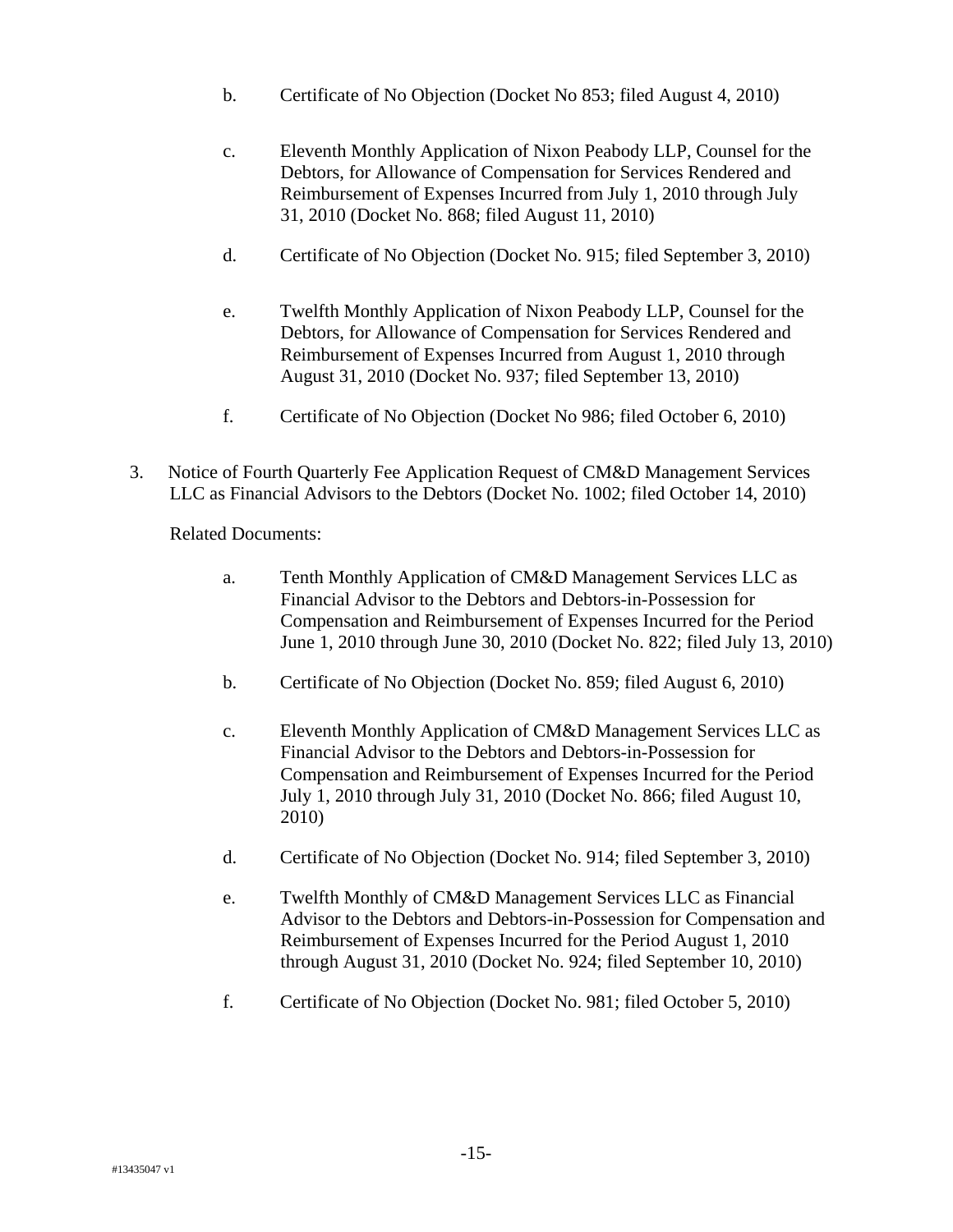# **COMMITTEE'S PROFESSIONALS**

4. Fourth Interim Fee Application of Ashby & Geddes, P.A. for the Period of June 1, 2010 through August 31, 2010 (Docket No. 1016; filed October 15, 2010)

Related Documents:

- a. Tenth Monthly Application of Ashby & Geddes, P.A. as Delaware Counsel to the Official Committee of Unsecured Creditors, for Allowance of Compensation for Services Rendered and Reimbursement of Expenses Incurred for the Period of June 1, 2010 through June 30, 2010 (Docket No. 851; filed August 3, 2010)
- b. Certificate of No Objection (Docket No. 901; filed August 25, 2010)
- c. Eleventh Monthly Application of Ashby & Geddes, P.A. as Delaware Counsel to the Official Committee of Unsecured Creditors, for Allowance of Compensation for Services Rendered and Reimbursement of Expenses Incurred for the Period of July 1, 2010 through July 31, 2010 (Docket No. 905; filed August 27, 2010)
- d. Certificate of No Objection (Docket No. 950; filed September 20, 2010)
- e. Twelfth Monthly Application of Ashby & Geddes, P.A. as Delaware Counsel to the Official Committee of Unsecured Creditors, for Allowance of Compensation for Services Rendered and Reimbursement of Expenses Incurred for the Period of August 1, 2010 through August 31, 2010 (Docket No. 974; filed September 30, 2010)
- f. Certificate of No Objection (Docket No 1052; filed October 22, 2010)
- 5. Fourth Interim Fee Application of Jager Smith P.C. Compensation for Services Rendered and Reimbursement of Expenses as Counsel to the Unsecured Creditors for the Period of June 1, 2010 through August 31, 2010 (Docket No. 1019; Filed October 15, 2010)

- a. Tenth Monthly Application of Jager Smith P.C. for Compensation for Services Rendered and Reimbursement of Expenses as Counsel to the Official Committee of Unsecured Creditors for the Period from June 1, 2010 through June 30, 2010 (Docket No. 823; filed July 13, 2010)
- b. Certificate of No Objection (Docket No. 860; filed August 9, 2010)
- c. Eleventh Monthly Application of Jager Smith P.C. for Compensation for Services Rendered and Reimbursement of Expenses as Counsel to the Official Committee of Unsecured Creditors for the Period from July 1,